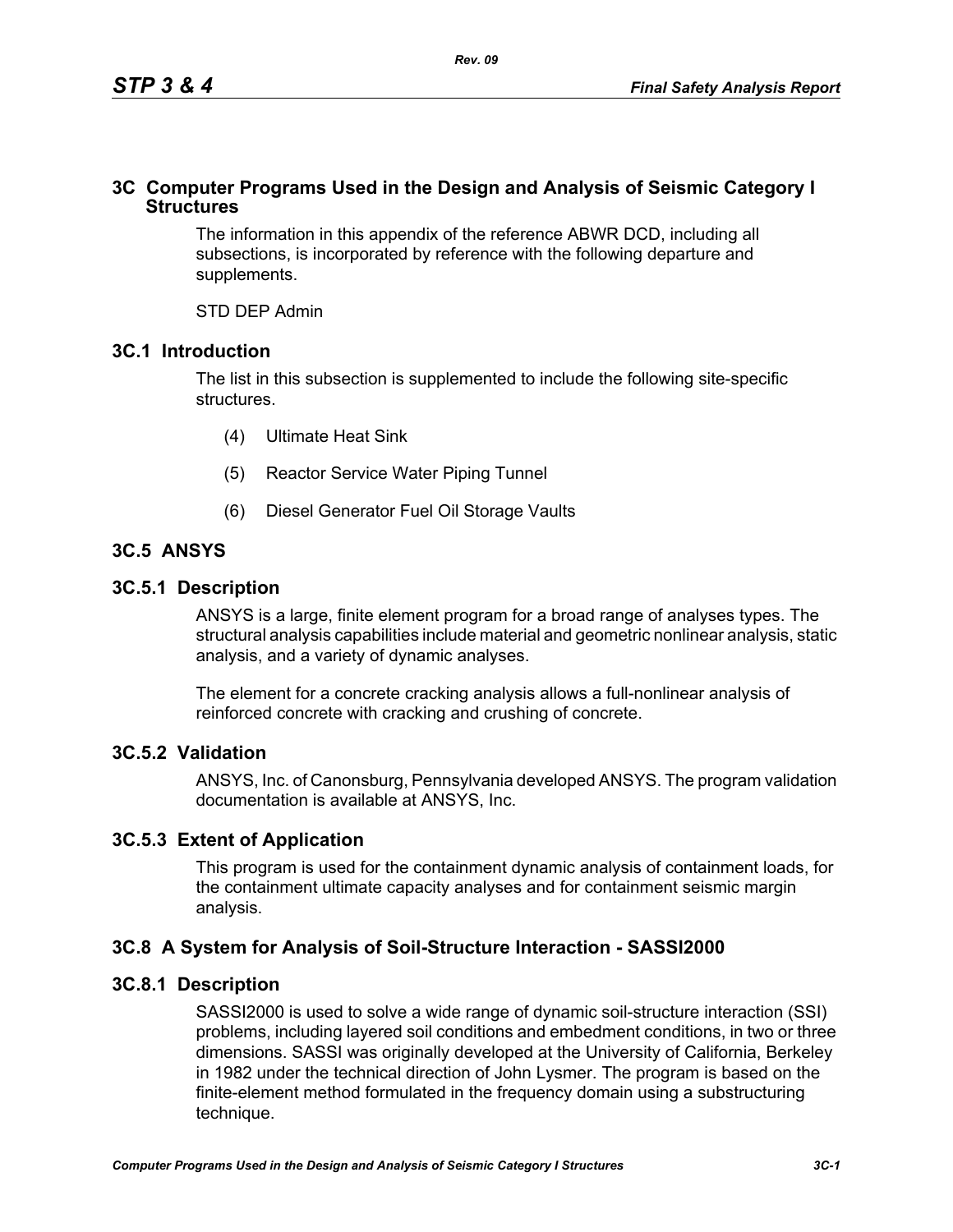# **3C.8.2 Validation**

SASSI2000 was obtained from ISATIS, LLC, University of California, Berkley and validated by Simpson Gumpertz and Heger (SGH). The program validation documentation is available at SGH. The program validation was also accepted by Sargent & Lundy (S&L) under S&L's QA Program.

## **3C.8.3 Extent of Application**

SASSI2000 is used to obtain seismic design loads and in-structure floor response spectra for the Seismic Category I buildings accounting for the effects of SSI.

## **3C.9 Free-Field Site Response Analysis (SHAKE2000 and P-SHAKE)**

#### **3C.9.1 Description**

SHAKE2000 is used to perform the free-field site response analysis to generate the design- earthquake-induced strain-compatible free-field soil properties and site response motions required in the seismic SSI analysis. SHAKE2000 is a software application that integrates SHAKE, SHAKE91 and ShakEdit. SHAKE is a computer program for earthquake response analysis of horizontally layered sites developed at the University of California, Berkeley, by B. Schnabel, John Lysmer and H. B. Seed in 1972. SHAKE91 is a modified version of SHAKE for conducting equivalent linear seismic response analyses of horizontally layered soil deposits developed at the University of California, Davis, by I. M. Idriss and J. I. Sun. ShakEdit is a pre and postprocessor for SHAKE and SHAKE91 developed by Gustavo A. Ordonez.

P-SHAKE is a Bechtel proprietary modified version of SHAKE. P-SHAKE generates the same design earthquake-induced strain-compatible soil properties and site response motions as SHAKE does, and the input files of the two programs for the most part are compatible. However, P-SHAKE is built on a different program logic that allows the site response analysis to be performed with acceleration response spectrum as input instead of acceleration time histories used by SHAKE.

#### **3C.9.2 Validation**

SHAKE2000 was purchased from Gustavo A. Ordonez and validated by Sargent & Lundy. The program validation documentation is available at Sargent & Lundy.

P-SHAKE was developed by Bechtel. The program validation documents are located in Bechtel's Computation Service Library.

#### **3C.9.3 Extent of Application**

SHAKE2000 is used to generate free-field site response motions for use in seismic analysis of Category I structures, e.g., Reactor Building, Control Building and Ultimate Heat Sink.

P-SHAKE is used to provide site-specific earthquake-induced design ground motions and the associated strain-compatible soil properties for Category I structures, e.g., Reactor Building, Control Building, and Ultimate Heat Sink.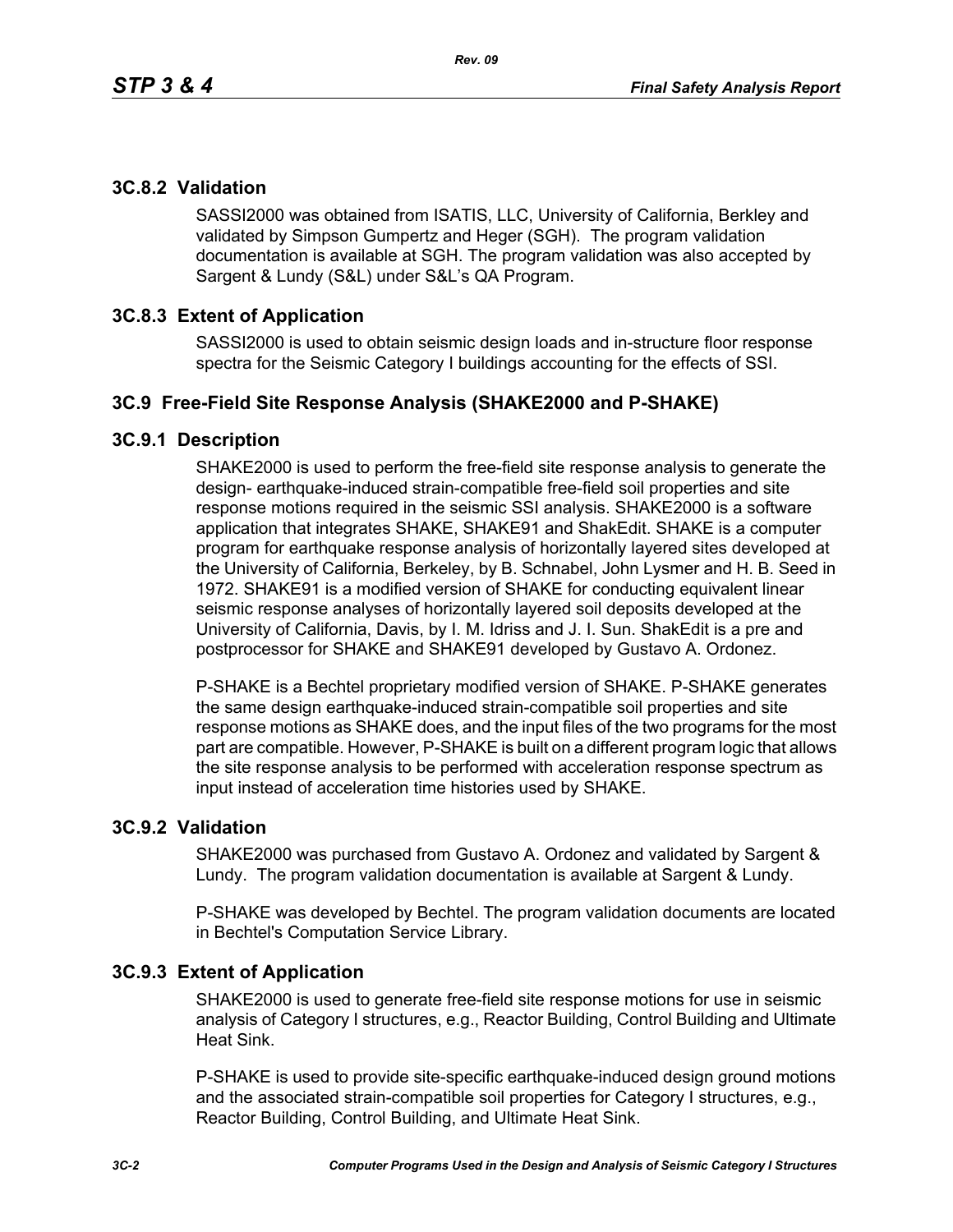# **3C.10 GT STRUDL**

#### **3C.10.1 Description**

GT STRUDL (Structural Design Language) is a subsystem of GTICES (The Georgia Tech Integrated Civil Engineering System). It solves structural engineering problems in frame analysis, finite element analysis, static and dynamic analysis, as well as steel and concrete design.

## **3C.10.2 Validation**

GT STRUDL is developed by Georgia Tech Research Corporation (GTRC). The program validation documents are located at GTRC.

### **3C.10.3 Extent of Application**

GT STRUDL is a general purpose program used to perform structural analysis for structures.

### **3C.13 DYNAS**

#### **3C.13.1 Description**

DYNAS is used for seismic analysis of structures, including generation of floor response spectra.

## **3C.13.2 Validation**

DYNAS was developed and validated by Sargent & Lundy. The program validation documentation is available at Sargent & Lundy.

#### **3C.13.3 Extent of Application**

This program is used to calculate concrete shear wall stiffnesses and determine forces in shear wall design for shear wall structures.

#### **3C.14 SAFE**

#### **3C.14.1 Description**

SAFE is used for the analysis and design of concrete slabs and basemats. It integrates modeling analysis and design of slabs and foundations.

## **3C.14.2 Validation**

SAFE was developed by Computers and Structures, Inc., Berkeley. It was purchased and validated by Sargent & Lundy. The program validation documentation is available at Sargent & Lundy.

#### **3C.14.3 Extent of Application**

SAFE is used to determine required reinforcing for concrete slabs and foundations.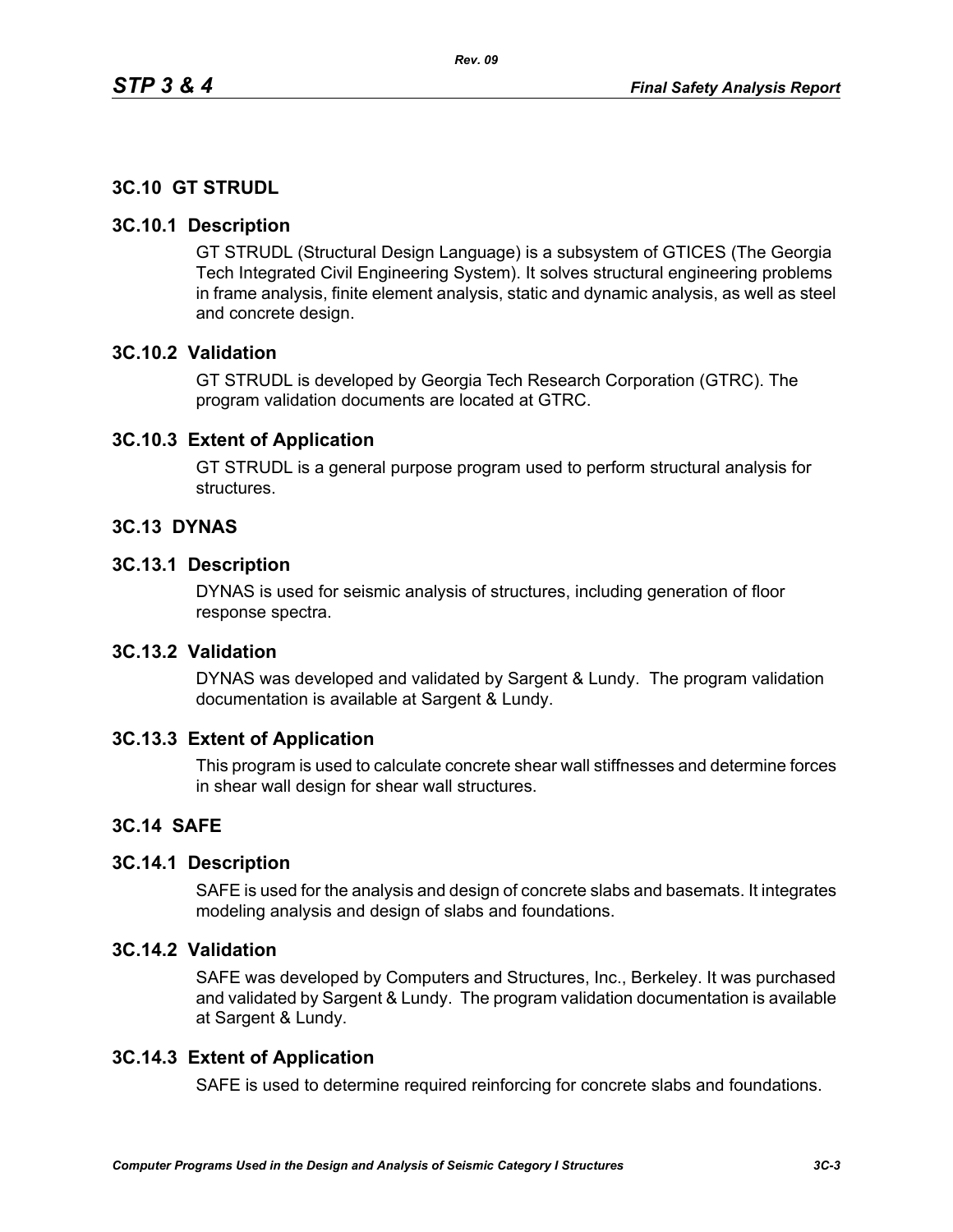## **3C.15 RSG**

#### **3C.15.1 Description**

RSG is used to generate artificial synthetic time histories for seismic analysis. It also generates response spectrum from an input acceleration time history. It can envelope spectra, combine spectra, and generate a spectrum consistent time history.

### **3C.15.2 Validation**

RSG was developed and validated by Sargent & Lundy. The program validation documentation is available at Sargent & Lundy.

### **3C.15.3 Extent of Application**

RSG is used to generate response spectra for various percentages of critical damping from a given acceleration time history.

## **3C.16 TEMCO**

#### **3C.16.1 Description**

TEMCO analyzes reinforced concrete beam and plate sections subjected to non-thermal and thermal loads. The program can also perform design for reinforced concrete sections subjected to axial bending or shear forces.

### **3C.16.2 Validation**

TEMCO was developed and validated by Sargent & Lundy. The program validation documentation is available at Sargent & Lundy.

#### **3C.16.3 Extent of Application**

TEMCO is used to analyze reinforced concrete sections subjected to non-thermal and thermal loads.

#### **3C.17 APLAN**

#### **3C.17.1 Description**

APLAN is used to analyze rectangular attachment plates mounted on concrete walls or slabs by means of expansion anchors, headed welding studs or wire embedments.

#### **3C.17.2 Validation**

APLAN was developed and validated by Sargent & Lundy. The program validation documentation is available at Sargent & Lundy.

#### **3C.17.3 Extent of Application**

APLAN is used to analyze rectangular attachment plates mounted on concrete walls by means of expansion anchors, headed welding studs or wire embedments.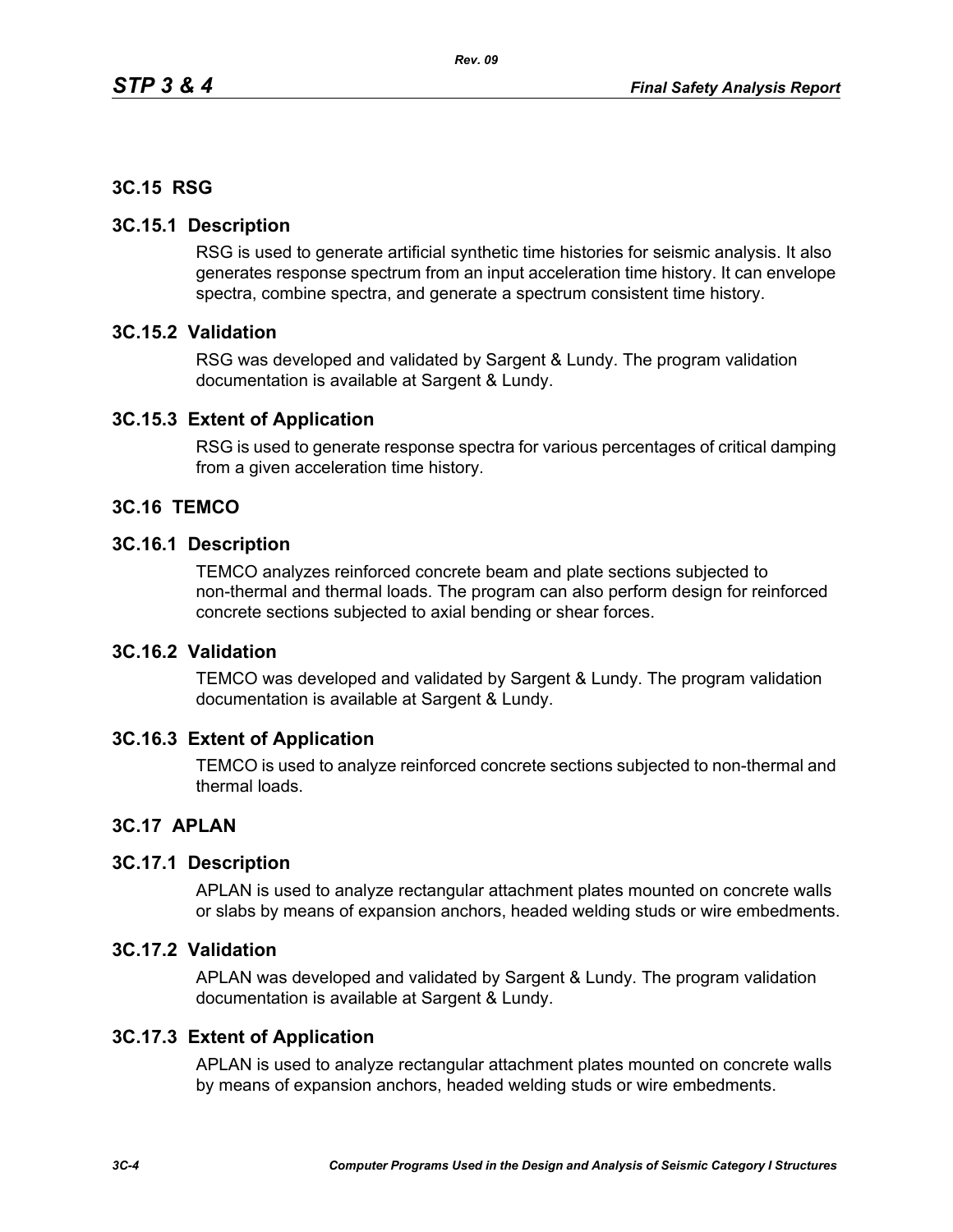# **3C.18 SAP2000**

### **3C.18.1 Description**

SAP2000 is a finite element program for analysis and design of structures. It performs both static and dynamic analysis.

# **3C.18.2 Validation**

SAP2000 was developed by Computers and Structures, Inc., Berkeley. It was purchased and validated by Sargent & Lundy. The program validation documentation is available at Sargent & Lundy.

### **3C.18.3 Extent of Application**

SAP2000 is used to perform general structural analysis for buildings.

### **3C.19 PCACOLUMN**

#### **3C.19.1 Description**

PCACOLUMN is a software program for the design and investigation of reinforced concrete column sections. The column section can be rectangular, round or irregular, with any reinforcement layout or pattern. Slenderness effects can also be considered.

#### **3C.19.2 Validation**

PCACOLUMN was developed by Portland Cement Association. It was purchased and validated by Sargent & Lundy. The program validation documentation is available at Sargent & Lundy.

## **3C.19.3 Extent of Application**

PCACOLUMN is used for analysis and design of concrete columns.

## **3C.20 SYNQKE-R**

## **3C.20.1 Description**

SYNQKE-R is a Personal-Computer (PC)-based computer program for generating acceleration time histories compatible with single-damping or multiple-damping response spectra. The program allows the user to specify an initial acceleration time history, to perform a parabolic base-line correction, and to scale the time histories to the user-specified maximum acceleration value.

## **3C.20.2 Validation**

SYNQKE-R was developed and validated by Paul C. Rizzo Associates (RIZZO), Inc. The program validation documentation is available at RIZZO.

## **3C.20.3 Extent of application**

SYNQKE-R is used to generate acceleration time histories compatible with single or multiple damping response spectra.